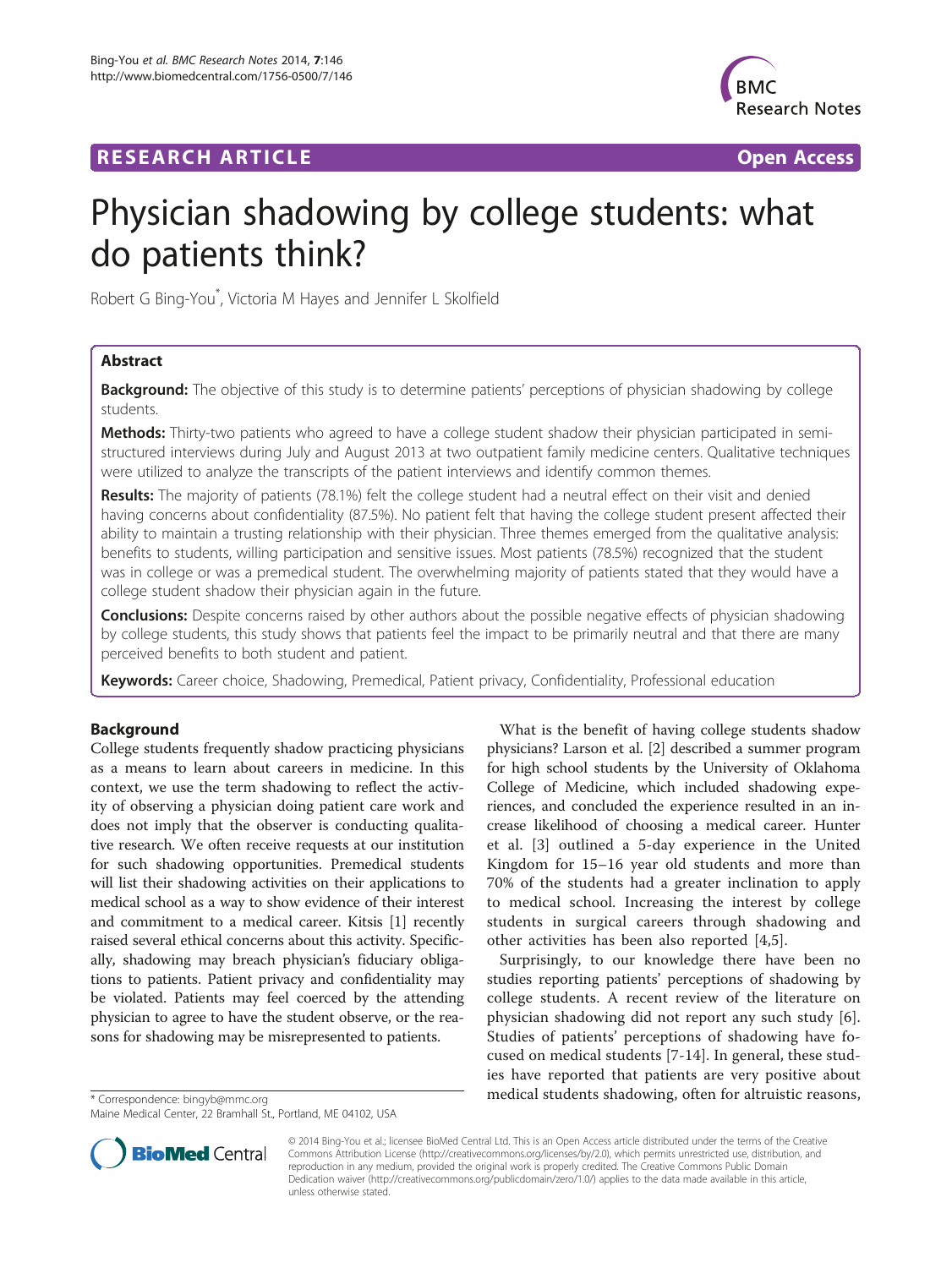though patients can find the term medical student confusing [[8\]](#page-4-0), or feel aggrieved if they were not asked before participating [\[11](#page-4-0)].

In part because of the ethical concerns raised about this activity [[1\]](#page-4-0), and the lack of studies with premedical students, the objective of this study is to determine patients' perceptions of college students shadowing physicians.

## **Methods**

## Design

This was a qualitative study using semi-structured interviews. The methodological orientation was a grounded theory approach.

## Setting and participants

The settings were the two Family Medicine Centers at Maine Medical Center. All of the attending physicians were asked if they would be willing to have a college student shadow them for one morning or afternoon. Eleven volunteered and only five were eventually needed. No specific parameters (e.g., the day of the week) were required of participation. A list of twelve college students came from either pre-medical advisors at local colleges or a group of college students who had recently expressed interest in an ongoing program called the Mini-Medical School, which is a week-long program sponsored by Maine Medical Center. All of the college students were asked if they would be interested in shadowing physicians and five agreed to participate. The college students completed confidentiality forms. No personal information of the physicians or the patients was collected and the Maine Medical Center Institutional Review Board exempted our project from review (IRB #4169X).

## Interview guide and procedures

The authors developed the interview guide based on the issues described in the literature about shadowing physicians (see the List of Semi-structured Interview Questions section below). On the day a college student was assigned to shadow a physician, the patients were informed by the medical assistant that a college student who was interested in medicine was present that day, shadowing their physician. They were also informed that another physician was conducting a study to explore patients' perceptions about college students shadowing their doctor. The patients were asked if they would be willing to have the college student present during their visit and also if they would be willing to answer some questions about the experience afterwards. They were all offered a written explanation of the study. No patients declined to have a college student shadow their Family Medicine physician. Four patients were not asked to participate due to urgent clinical matters (e.g., severe mental health issue) or inability to consent to participation (i.e., unaccompanied minor). While the college student observed, physicians conducted their usual clinical interaction with their patients (i.e., no changes were made during this activity because the student was present). If needed, patients were still physically examined in the typical and appropriate manner.

One of the authors, who is a physician, (VH) met with the patient immediately at the conclusion of their visit with the physician in the examination room. These semistructured conversations lasted about ten minutes each. All of the interviews were audiotaped and transcribed. Thirty-two patients were interviewed between July and August 2013.

## Semi-structured interview questions

What was your experience of having a college student shadow your physician?

Did having the student affect the visit in a positive or negative way? Please describe how.

How do you think college students benefit by shadowing a physician?

Did you feel having the student present affected your ability to maintain a trusting relationship with your doctor?

What concerns, if any, did you have about confidentiality (e.g., not saying certain things to your doctor, or not asking certain questions, because the college student was present)?

How was it presented to you who this college student was and why they were there?

For what reasons did you agree to participate?

Would you do it again if the opportunity presented itself (i.e., have a college student shadow your physician for your visit)? Please explain your thoughts.

## Analysis

Qualitative techniques were used to analyze the transcripts [\[15\]](#page-4-0). Briefly, two of the authors (RB, VH) independently read all the transcripts, coding verbatim passages and establishing detailed codes. The commercial software program NVivo 10 was utilized for this coding process. These two authors subsequently reviewed their codes, and minimal differences were detected and resolved. Thirtytwo codes were established. Both authors agreed that four of the interview questions had such minimal patient responses (i.e., essentially either yes or no responses only) that simple frequencies were calculated. The third author (JS) independently reviewed the transcripts and agreed with the results of the coding. All of the authors then jointly discussed and identified the themes that emerged by deciding which codes seemed to group naturally under a specific theme.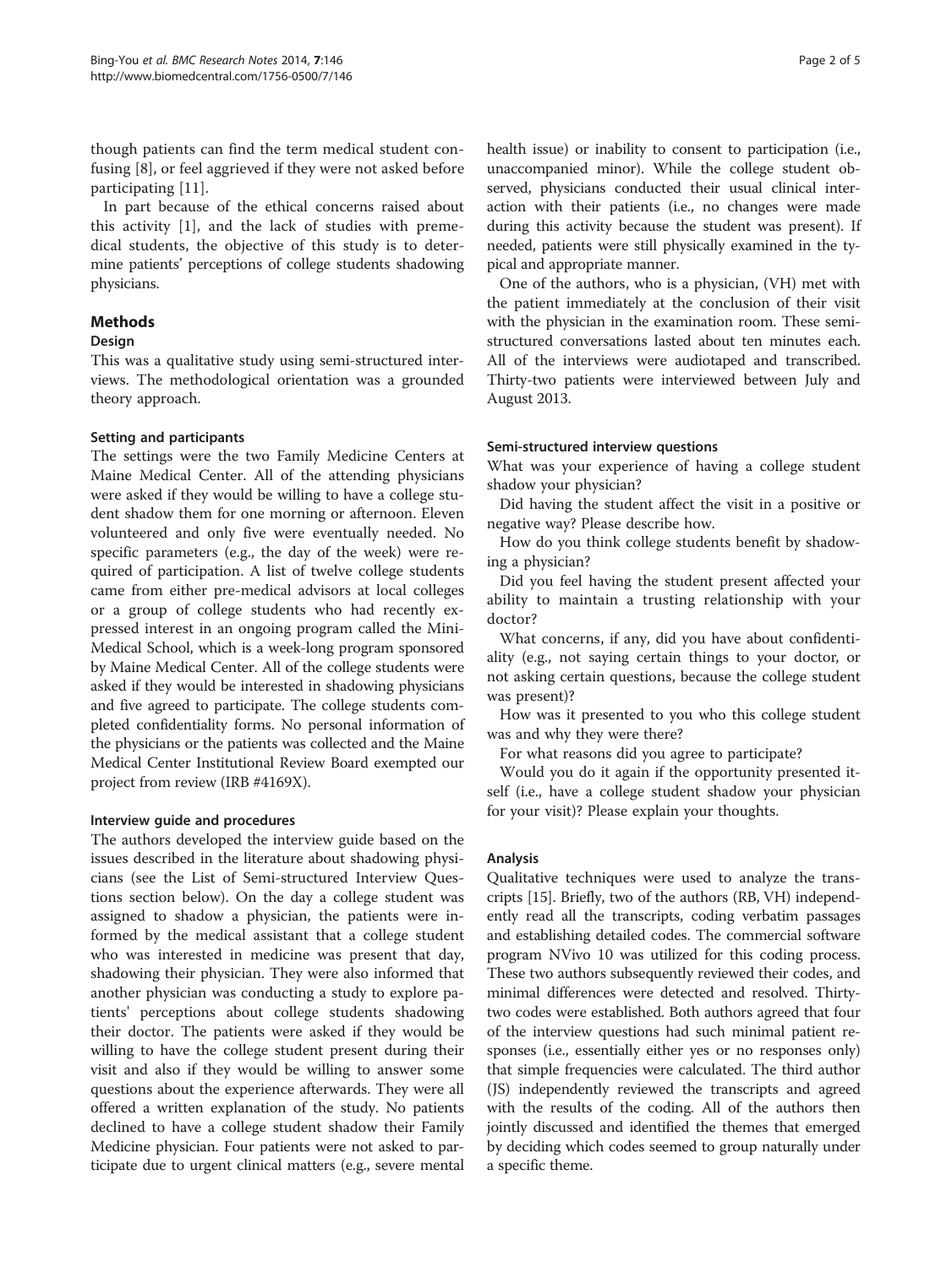## Results

The majority of patients  $(n = 25, 78.1%)$  did not think the college student affected the visit in either a positive or negative way, whereas 21.9% thought the college student had a positive effect. No patient felt that having the college student present affected their ability to maintain a trusting relationship with their physician. The majority of patients  $(n = 28, 87.5%)$  had no concerns about confidentiality, whereas 12.5% had concerns  $(n = 3)$  or did not answer the question  $(n = 1)$ . The three patients with concerns about confidentiality did not elaborate further.

Although all of the patients were informed that a college student would be shadowing their doctor today, only twenty-two of the twenty-eight patients (78.5%) who responded to the query whether they understood why the college student was there indicated they recognized the individual was a college student or some type of premedical student. A small number of patients (4/28, 14.3%) thought the individual shadowing was already in medical training (i.e., either medical student or intern). One patient thought the college student was a "student doctor" and only one patient indicated no remembrance of the background of the individual shadowing.

When the patients were asked if they would have a college student shadow their physician should the opportunity again present itself, the overwhelming majority  $(n = 31, 96.9\%)$  stated they would ("Yes. I think patients will benefit in the long run by allowing students to increase their knowledge this way." "Course! Yeah, sure. It was nice."). Only one patient answered "maybe" and no further explanation was given.

From the qualitative analysis of the interviews, three themes emerged: (1) benefits to students; (2) willing participation; and (3) sensitive issues.

1. Benefits to students. Many patients thought that the college students benefited from having the opportunity to observe and learn. They noted the "hands-on" experience outside of a classroom, even though just observing, was valuable.

"I think they benefit greatly. They get to see real things going on and get themselves out of the classroom into the doctor's office. Obviously, I'm a real person with real issues and she gets to see that. It all gets filed away collectively, I think, to bring back up some day when you need it. That's all. It's all experience".

"One, she needs to learn. Two, I'm not against learning. And three, you know, I don't think there are any secrets that I would have that she shouldn't know about".

"I think it definitely benefits them because they can see things hands-on how they're happening instead of reading about it or hearing about it".

and learn".

"I think there's nothing like hands-on learning to me, but that's the way I learned, so…I think it can only benefit them because textbooks are never going to put you in a situation like real life".

Several patients thought that shadowing helped the college students decide about going into a career in medicine ("If he wants to think about possibly going into medicine, it helps him see more what the daily routine is like. It can help him decide.") and that the patients themselves were helping the profession recruit future physicians ("Doctors are here to do whatever doctors are here to do and whatever I can do to help that process is good. We probably need more doctors down the road. So, hey, good for a young person looking to get into medicine." "I have no problems helping the medical community continue on to get new volunteers or new recruits. I work in a business that is always looking to recruit as well.").

Even though these were only college students, patients felt that this experience would help the college students be a better physician someday.

"I think it's important! It was going to help her become a better doctor".

"I think I'm hopefully helping to make a better doctor down the road".

"It doesn't bother me because my mother is a retired R.N. so how else are people going to learn? They're the next generation of people who could be taking care of me. I think it's part of training".

2. Willing participation. Many patients very willingly participated in having a college student observe from an altruistic perspective.

"For the benefit of the student, I was willing".

"If having her here for my visit helps her and her future, then good".

Patients who had previous interactions with learners, though not necessarily students who were shadowing,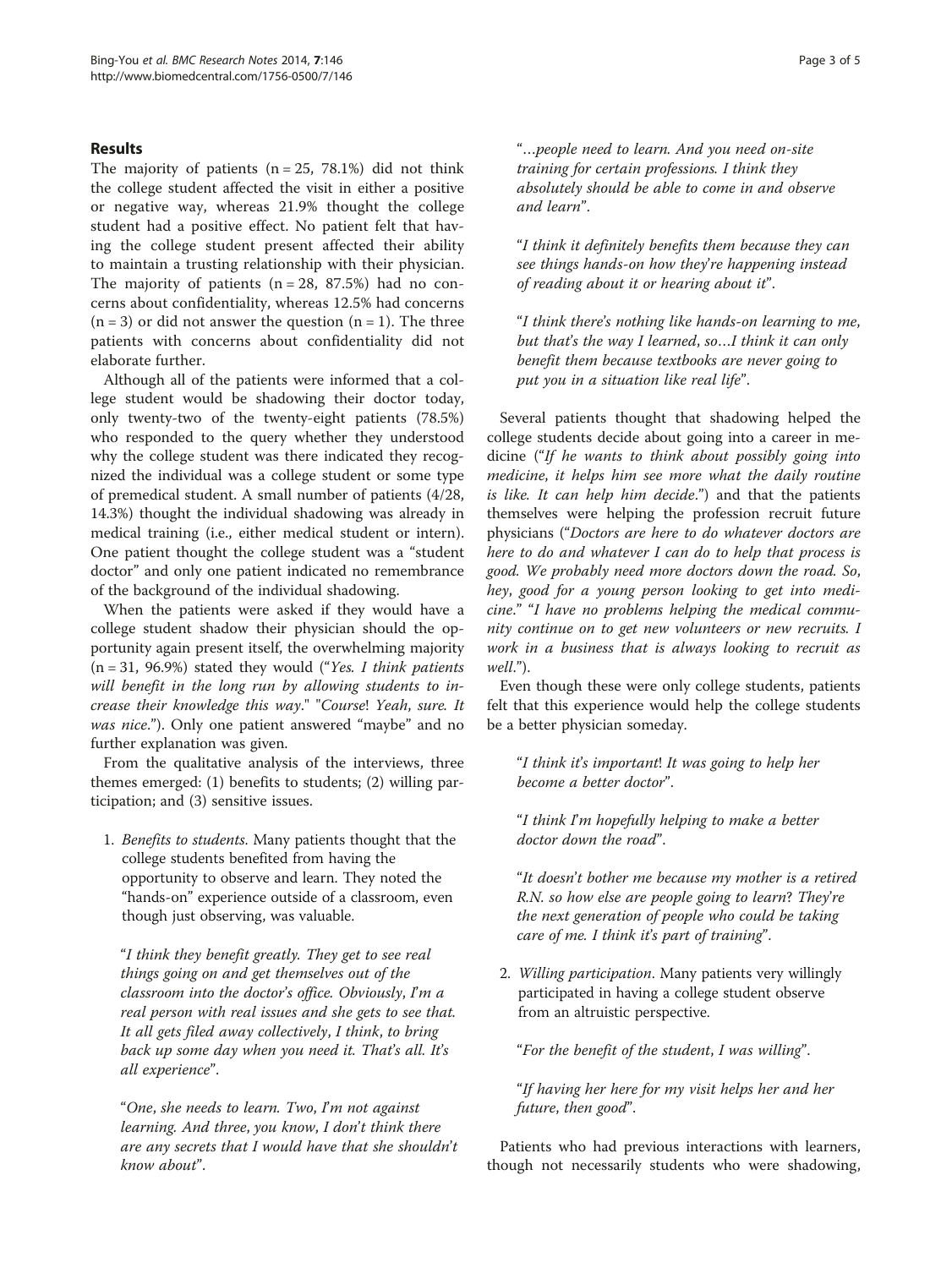expressed this as reason to participate ("When I saw Dr. \_\_\_ in November in her other office, I had a student evaluate me initially and so I'm perfectly comfortable with it. I also had a student at my physical therapy session recently too." "It's like if you go to a hospital, especially in Boston where I'm from originally, at teaching hospitals you'll have a group of half a dozen. A doctor with numerous interns or residents who accompany them around and it's fine.").

Those patients who have been in a learning role themselves indicated this was a reason they allowed the college students to shadow ("It's always nice to see a student. I appreciate them. I was a student not too long ago, so…why not." "I'm used to students working in the hospital and I was a student myself once upon a time and I was always appreciative of all the experiences I could get and the people that allowed me to be a part.").

3. Sensitive issues. Although the vast majority of patients' comments were positive about having college students shadow during the visit with their physician, a few patients raised a theme about potential sensitive issues. One aspect was being uncomfortable depending on the gender of the college student.

"If I had to have a GYN exam, I would have a woman doctor. Yeah, and then she could have someone come in unless it was a guy. That would bother me".

"Geez, I hate to even bring this up, but with my being a man and the student being a female, this stuff, normal physical stuff doesn't bother me at all, but once again, taking my socks off, if I had to show my foot to her, that might have been a little intimidating".

Other patients noted sensitivity around privacy matters ("Well, I wouldn't want her to look when I was being checked by the doctor in that personal place, you know." "I wouldn't want to talk about my sex life in front of her, but other than that." "If I had a kind of touchy subject, I would say I prefer a one-on-one with my doctor.").

## **Discussion**

We have described in this qualitative study the perceptions of patients who had a college student shadow during a visit with their physician. We found that the majority of these patients felt the college student had a neutral effect on the visit, and had no concerns about confidentiality. These perceptions run counter to the concerns raised by previous authors [\[1](#page-4-0),[16](#page-4-0)]. No patient in this study felt that having the college student present

affected their ability to maintain a trusting relationship with their physician and therefore the patient-doctor relationship was preserved and not strained [[16\]](#page-4-0).

These patients perceived several benefits for the shadowing students. They recognized the value in getting beyond the textbooks and classrooms and learning from actual experiences. These patients also supported the notion that shadowing can help promote an interest in a medical career [[2](#page-4-0),[3\]](#page-4-0), and relished having a role in recruiting future physicians. Even though these patients recognized that these were college students, many hoped the shadowing experience would help them be a better doctor someday should they enter the medical field. Patients have a strong belief in the importance of teaching [[14\]](#page-4-0).

The patients in this study were very willing participants and no patient declined when given the option. This reflects a strong altruistic inclination by these patients. Although patients have no obligation to participate in medical student teaching [\[16](#page-4-0)] or college student shadowing, they may be unselfish in wishing to help the college student even though they are seeing their physician for their medical needs. In a study with secondyear medical students, Stacy et al. [[13\]](#page-4-0) described potential patient benefits in addition to feelings of altruism and satisfaction from helping (e.g., gains from talking about their problems, learning more about their condition because of the learning encounter). Of note is that willingness to participate was also enhanced by prior learner interactions and if the patients had been in similar learning roles themselves.

Even though the vast majority of these patients were very willing participants and perceived many benefits to the students, we thought it was important to report themes, if identified, related to potential sensitive issues. Others have also highlighted female patients being uncomfortable with male learners [[7\]](#page-4-0). Patients may have individualized private matters which they would not want to share in front of a college student (e.g., sensitive parts of the history such as sexual concerns, or intimate parts of the physical exam). Future studies could delve further into the patient's experience when very sensitive issues are involved.

Kitsis [[1\]](#page-4-0) raised the concern about misrepresentation about shadowing and Chipp et al. [\[8](#page-4-0)] described patients being confused about student terms or titles. The majority of the patients in this study recognized the individual shadowing was a college student. This obviously could reflect our preparation of the patient when asking for permission to participate. Even so, a few patients were confused and thought the student was already in medical training. We support the recommendations by Howe et al. [[17](#page-4-0)] to empower patients with adequate information about the encounter and by Kitsis et al. [\[6\]](#page-4-0) to develop a handbook on physician shadowing, which could